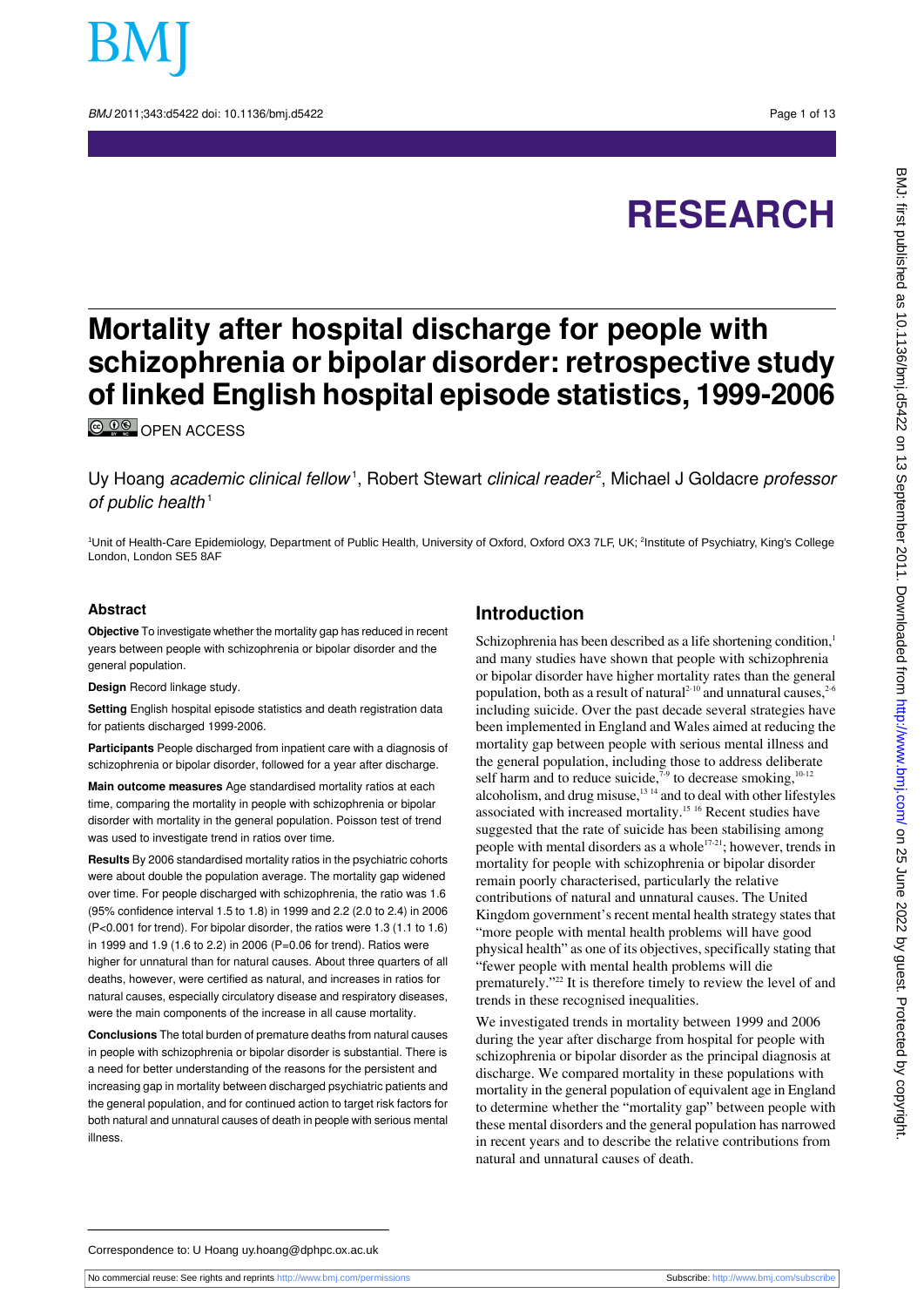#### **Method**

#### **Data sources and population included in this study**

Our data for analysis came from a linked dataset of English national hospital episode statistics and data from death certification built by the team that developed and manages the Oxford record linkage study. The hospital episode statistics component of the dataset includes statistical abstracts of records of all inpatient episodes undertaken in National Health Service (NHS) trusts in England, including acute hospitals and mental health trusts. Information about deaths came from death certificates held by the Office for National Statistics. This information included the date of death and the causes of death, which were coded by the Office for National Statistics using the ninth and 10th revisions of the international classification of diseases (ICD-9 and ICD-10).

We extracted all records of discharges from inpatient care in England from 1 January 1999 to 31 December 2006 with either schizophrenia (ICD-10 codes F20-29) or bipolar affective disorder (ICD-10 code F31) as the principal diagnosis on the discharge record.

Our primary outcome was mortality within 365 days after psychiatric inpatient care as defined above. We also investigated deaths from unnatural and natural causes. Unnatural deaths were defined on the basis of ICD-10 codes V01-Y98 or ICD-9 codes E800-999 recorded anywhere on the death certificate; the remaining deaths were classified as natural. To allow more detailed interpretation of deaths under these broad categories we have also presented data for deaths from the following specific causes where there were sufficient deaths to provide a stable estimate of risk of mortality—namely, deaths from cardiovascular disease (ICD-10 codes I00-99, ICD-9 codes 390-459), respiratory disease (ICD-10 codes J00-99, ICD-9 codes 460-519), cancer (ICD-10 codes C00-D48, ICD-9 codes 140-239), accidents (ICD-10 codes V01-X59, ICD-9 codes E800-929), and suicide/deaths from undetermined intent (ICD-10 codes X60-89 and Y10-34, ICD-9 codes E950-959 and E980-989).

#### **Analysis**

We calculated mortality after hospital discharge as age and sex standardised mortality ratios, comparing mortality in people with schizophrenia or bipolar disorder with mortality in the general population of England. Standardisation was done by using the indirect method, in five year age groups, with the age and sex specific mortality rates of England in the same time periods as the standard. These age and sex specific rates were applied to the age and sex structure of each of the discharge cohorts with schizophrenia or bipolar disorder to calculate an "expected" number of deaths. The observed number was compared with the expected number to calculate the standardised mortality ratios. Its confidence intervals were calculated as described elsewhere.<sup>23</sup> We further compared the mortality rates in three broad age groups: <45, 45-64, and 65-84 (with age standardisation, as above, using five year age groups within each truncated broader age group). We excluded analysis of those aged over 85 because of small numbers.

We used the Poisson test of trend to investigate whether there was a significant trend in standardised mortality ratios over time.<sup>24</sup>

# **Results**

#### **Trends in discharges with schizophrenia and bipolar disorder**

For this study we included 100 851 discharges from hospital for bipolar disorder and 272 248 discharges for schizophrenia in England for 1999-2006. Tables [1⇓](#page-5-0) and [2⇓](#page-6-0) show the basic demographic characteristics of the populations. Over the course of the study, the total number of discharges for bipolar disorder decreased by 3.9% from 12 369 to 11 888 (table 1) and the total number of discharges for schizophrenia decreased by 10.9% from 35 348 to 31 486 (table 2). About three in four of the deaths in each of the two cohorts were from natural causes.

#### **Standardised mortality ratios for schizophrenia and bipolar disorder**

Age and sex standardised mortality ratios in the psychiatric cohorts were about double the population average. For example, in the 2006 cohort the ratio was 2.2 in the population discharged with schizophrenia and 1.9 in the population discharged with bipolar disorder. Standardised mortality ratios were higher in younger than in older people: in those aged under 45 discharged in 2006, the ratios were 6.2 (95% confidence interval 4.9 to 7.5) for schizophrenia and 3.4 (1.7 to 5.1) for bipolar disorder compared with  $2.0$  (1.7 to  $2.3$ ) and  $1.8$  (1.4 to  $2.2$ ), respectively, in people aged 65-84 (tables [3⇓](#page-7-0) and4[⇓](#page-8-0)). Men with a discharge diagnosis of schizophrenia had a significantly higher risk of death within the first year than women. For example, in the 2006 cohort the standardised mortality ratio for men was 3.2  $(2.8 \text{ to } 3.6)$  $(2.8 \text{ to } 3.6)$  $(2.8 \text{ to } 3.6)$  and  $1.8 (1.5 \text{ to } 2.1)$  for women (table 4 $\parallel$ ). There was no significant sex difference in mortality risk for those discharged with a diagnosis of bipolar disorder (table3[⇓\)](#page-7-0).

### **Trends in mortality ratios**

As shown in table [4⇓](#page-8-0) and figure [1⇓,](#page-12-0) standardised mortality ratios for people with schizophrenia increased from 1.6 (1.5 to 1.8) in people discharged in 1999 to 2.2 (2.0 to 2.4) in people discharged in 2006. The Poisson test for trend confirmed that the trend in risk of mortality was significant (P<0.001). For people with bipolar disorder, standardised mortality ratios increased from 1.3 (1.1 to 1.6) in people discharged in 1999 to 1.9 (1.6 to 2.2) in people discharged in 2006 (table [3⇓](#page-7-0)). The Poisson test of trend had results of borderline significance (P=0.06). Figures 2 and [3⇓](#page-12-1)[⇓](#page-12-2) summarise the data for the people with bipolar disorder or schizophrenia and the general population expressed as rates (to give absolute values). While the mortality rates in the general population tended to decline over time, those in the populations with mental disorders did not. Compared with the mortality rate for the general population, the mortality gap remained fairly stable for adults aged under 65; for those aged 65-84, however, the mortality gap widened during the study period.

#### **Standardised mortality ratios for unnatural/natural causes and specific causes**

For unnatural causes, the standardised mortality ratios showed no evidence of a narrowing mortality gap. In people with schizophrenia they were 11.6 (9.5 to 13.7) in the 1999 cohort and 11.6 (9.3 to 13.9) in the 2006 cohort. The corresponding figures for bipolar disorder were 9.3 (6.0 to 12.7) and 12.6 (8.6 to 16.6). Numbers in individual age groups were small, but there was no evidence of a narrowing of the gap in any age group  $(table 5<sub>II</sub>)$  $(table 5<sub>II</sub>)$  $(table 5<sub>II</sub>)$ .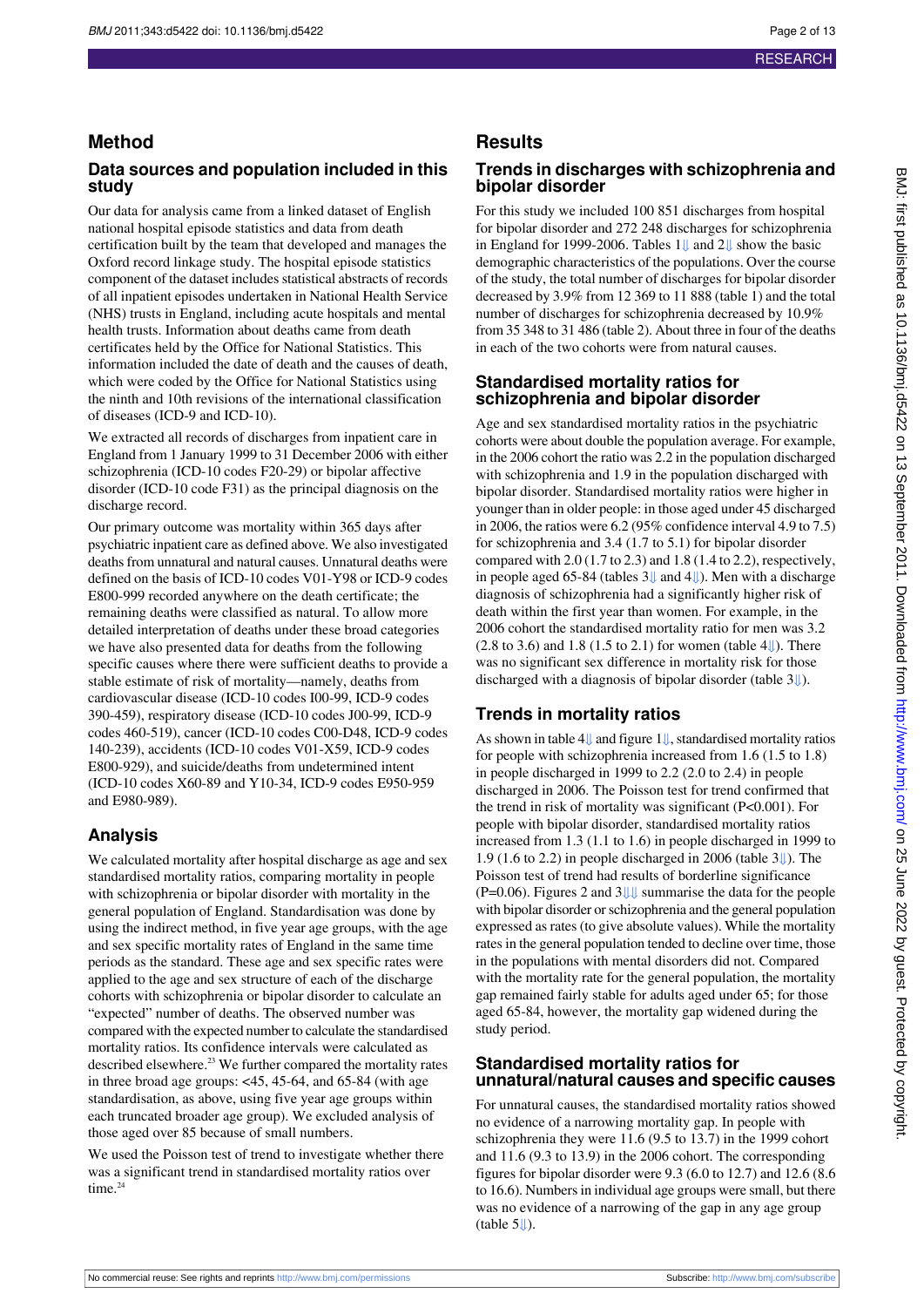For natural causes, the mortality gap widened (table6[⇓\)](#page-10-0). For people with schizophrenia, the standardised mortality ratio was 1.2 (1.1 to 1.4) in the 1999 cohort and 1.7 (1.5 to 1.9) in the 2006 cohort. The corresponding figures for bipolar disorder were 1.1 (0.9 to 1.3) and 1.4 (1.2 to 1.7). Table [7⇓](#page-11-0) shows that deaths from cardiovascular disease and respiratory diseases accounted for most of this increase. From 1999 to 2006, in those with schizophrenia, the standardised mortality ratios for circulatory disease rose from 1.6 (1.4 to 1.9) to 2.5 (2.1 to 2.9), while the risk of death from respiratory disease increased from 3.1 (2.6 to 3.6) to 4.7 (3.8 to 5.6). The figures for those discharged with bipolar disorder rose from 1.6 (1.2 to 2.0) to 2.5 (1.9 to 3.1) for circulatory disease and from 3.0 (2.1 to 3.8) to 5.8 (4.3 to 7.3) for respiratory disease.

## **Discussion**

#### **Principal findings**

The risk of death for people recently discharged from inpatient psychiatric care in England is significantly higher than that in the general population. This excess risk was observed for patients with a diagnosis of schizophrenia and for those with a diagnosis of bipolar disorder. Our findings of a persistent mortality gap in England in patients discharged between 1999 and 2006 are similar to results recently published by Tiihonen et al on all cause mortality in people with schizophrenia over a similar time period in Finland.<sup>25 26</sup> Additionally, our findings suggest that the differential mortality for people with schizophrenia has widened in some groups, a result that is similar to the findings from a systematic review by Saha et al in  $2007<sup>27</sup>$  Much of the increase in mortality is attributable to deaths from natural causes, especially circulatory disease and respiratory disease. Our findings support the recommendation of Saha et al that "in light of the potential for second-generation antipsychotic medications to further adversely influence mortality rates . . . optimizing the general health of people with schizophrenia warrants urgent attention."<sup>27</sup>

#### **Strengths and weaknesses**

Strengths of this study include its large size and the fact that it includes all records of discharges with a diagnosis of schizophrenia or bipolar disorder in the study period and is therefore nationally representative. By linkage to national mortality data we have included comprehensive information on mortality in these vulnerable groups, especially in the period after discharge from hospital when the risk of death is greatest.<sup>2</sup> In addition, to the best of our knowledge, ours are the first published findings on trends in mortality over the past decade for people with bipolar disorder in England, a condition that shares some clinical and management characteristics with schizophrenia.<sup>28</sup> These study characteristics aid the generalisability of our findings compared with previous studies in the UK, which have been limited to case registers within individual mental health trusts.<sup>29</sup> 30

To quantify the mortality gap and assess the trend in risk of mortality for people with schizophrenia or bipolar disorder, we calculated standardised mortality ratios, which take into account differences in the age structure of the cases, as well as changes in the underlying mortality rates of the general population. The widening gap in standardised mortality ratios alone could represent an absolute rise in mortality in the psychiatric population or a fall in mortality in the general population in conjunction with a smaller fall in mortality in the psychiatric population. Accordingly, we have presented rates for all causes of death after discharge compared with national mortality rates

over the same period, which allowed us to compare trends in the absolute difference in mortality risk between the groups. Both figures—the standardised mortality ratios and the rates—show that the risk of mortality after discharge is substantial and that the gap in risk, whether calculated in relative or absolute terms, remains substantial. The standardised mortality ratios for schizophrenia and bipolar disorder towards the end of this observation period are similar to those recently reported from the South London and Maudsley Biomedical Research Centre psychiatric case register for 2007-9, which also found a similarly pronounced excess in younger patients.<sup>29</sup>

Potential limitations include the usual caveats concerning the use of routinely collected data, including information from hospital records and death certificates, which are not collected for research purposes.<sup>31-34</sup> There are also caveats about the validity of a dichotomy between "natural" and "unnatural" categories of death, although the definitions of these categories from the ICD codes were standard.35 36 The case groups consisted of people who had been recently admitted to hospital with a principal diagnosis of a mental disorder during the period in question and cannot be said to represent all people with the disorders; they are likely to represent a more severely affected group at a period of higher risk. The severity of the disorders in the case groups might have changed over the monitoring period because of changes in admission policy. Keown et al found little evidence of any significant decrease in admissions for schizophrenia or bipolar disorder during this period,<sup>37</sup> and our finding of minor reductions in discharges over the observation period compared with the increases in standardised mortality ratios suggests that the concentration of mortality risk in these patients admitted to hospital is unlikely to be the sole explanation for the widening mortality gap, although residual confounding with severity of illness cannot be excluded entirely.

#### **Interpretation, unanswered questions, and need for further work**

Schizophrenia and bipolar disorder are known to be associated with a higher risk of mortality.<sup>1</sup> Over the past decade the contribution of natural causes to excess mortality in people with severe mental illness has been increasingly recognised, particularly the impact of coronary heart disease, stroke, and cancer.<sup>38</sup> For example, Osborn and colleagues used information from the UK General Practice Research Database to follow up a community sample of people with severe mental illness and found that these people had a significantly increased risk of death from coronary heart disease and stroke compared with controls that was not wholly explained by antipsychotic medication, smoking, or social deprivation.<sup>39</sup>

While knowledge about the specific causes of death in severe mental illness are becoming clearer, the pathogenic mechanisms that culminate in higher than expected mortality from natural causes in people with mental disorder are little understood and likely to be complex.<sup>40,41</sup> Mechanisms acting through the direct effects of symptoms of mental disorder are unlikely to have a large effect on mortality from natural causes, although they are likely to influence death from suicide and other unnatural causes.<sup>42</sup> Premature deaths from natural causes are likely to be influenced by adverse lifestyle and social factors associated with the presence of mental illness—such as smoking, use of alcohol and illicit drugs, and exposure to poor housing and social conditions<sup>40 43</sup> —or the adverse effects of antipsychotic medication.44 45 It has been suggested, however, that these factors do not account for all the excess mortality,<sup>39</sup> and there is an urgent need for more research to understand the contribution of the six leading global risk factors for mortality identified by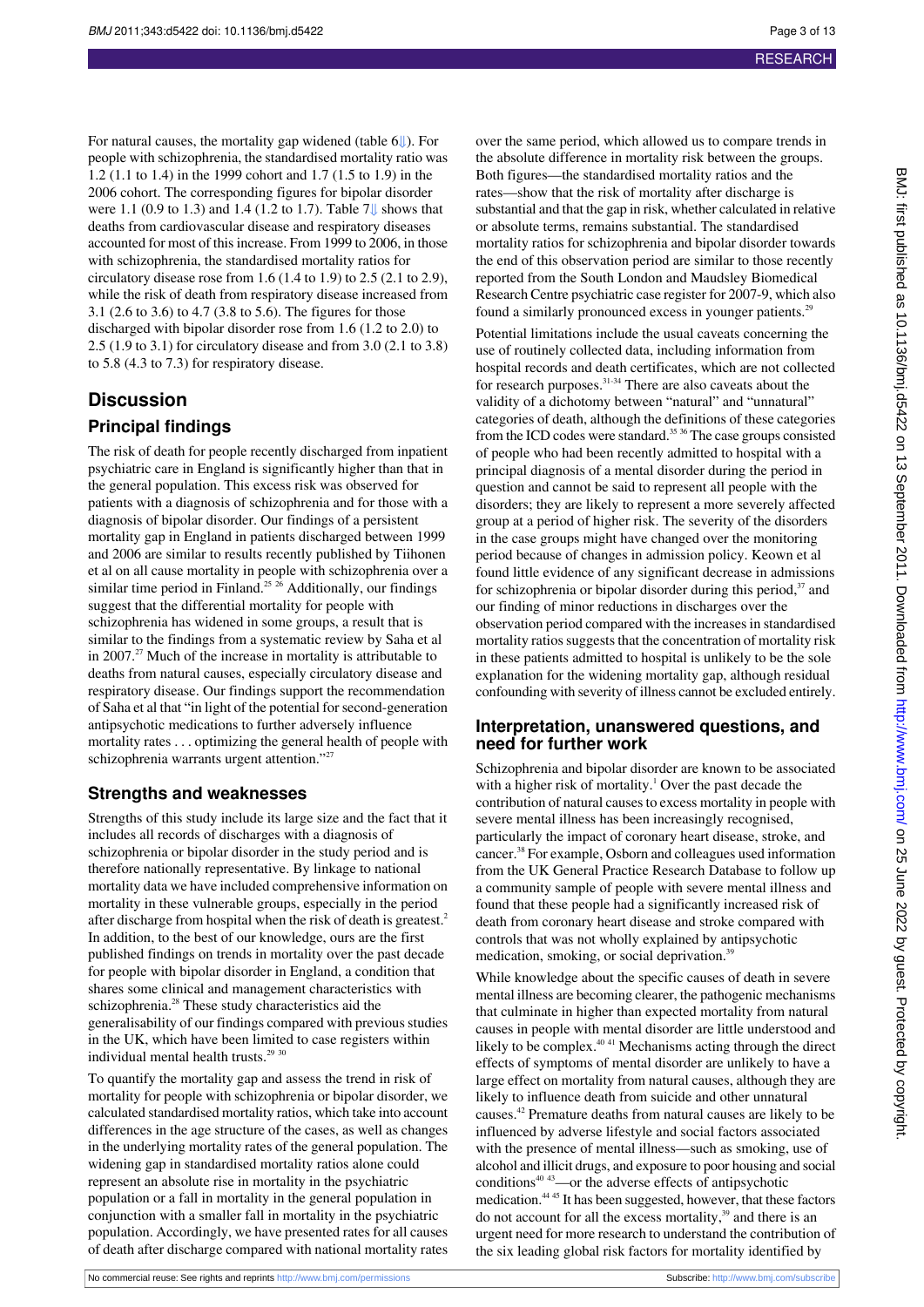WHO—namely, hypertension, smoking, raised glucose concentration, physical inactivity, overweight and obesity, and high cholesterol concentration—to excess mortality in people with severe mental illness, including schizophrenia and bipolar disorder.<sup>41</sup>

Our results reinforce the need for further research in the UK as the mortality gap has not decreased and is increasing in some groups, such as those aged over 65. These results have particular policy relevance in the context of the implementation of the new national mental health strategy in England. They strongly point to the need for continued action to target risk factors for both natural and unnatural causes of death, including known risk factors for circulatory and respiratory disease, particularly to lower the risk for these people in the year after discharge from hospital. It is encouraging that the government has recognised and prioritised the importance of preventing premature mortality in its recently published mental health strategy.<sup>22</sup> A reduction of the gap is also a challenge for the forthcoming reorganisation of the NHS in England, for general practitioner commissioning, and for the reorganisation's emphasis on an NHS driven by outcomes. The already widening mortality gap between people with schizophrenia or bipolar disorder and the general population, however, suggests that these policies might be challenging aspirations.

Contributors: UH and MG were responsible for the conception and design of this study. UH analysed the data. All authors were involved in the interpretation of data, drafting the article, and approval of the final manuscript. All authors had full access to all of the data (including statistical reports and tables) in the study and can take responsibility for the integrity of the data and the accuracy of the data analysis. UH is quarantor.

Funding: This work was funded in part by the English National Institute for Health Research. RS is funded by the NIHR Specialist Biomedical Research Centre for Mental Health at the South London and Maudsley NHS Foundation Trust and Institute of Psychiatry, King's College London. UH is an academic clinical fellow at the Oxford University Clinical Academic Graduate School and the Oxford School of Public Health. The work of the authors is independent from the funders of this research. The funders were not involved in the study design; in the collection, analysis, and interpretation of data; in the writing of the report; or in the decision to submit the article for publication.

Competing interests: All authors have completed the ICMJE uniform disclosure form at [www.icmje.org/coi\\_disclosure.pdf](http://www.icmje.org/coi_disclosure.pdf) (available on request from the corresponding author) and declare: no support from any organisation for the submitted work; no financial relationships with any organisations that might have an interest in the submitted work in the previous three years; no other relationships or activities that could appear to have influenced the submitted work.

Ethical approval: The current work programme of analysis using the linked datasets held at the unit of health-care epidemiology was approved by an ethics committee of the NHS central office for research (reference No 04/Q2006/176).

Data sharing: Hospital Episodes Statistics and mortality data can be obtained through the NHS Information Centre and the Office for National Statistics, respectively. More detailed aggregated statistical tables than those shown in this paper are available from the corresponding author.

- Allebeck P. Schizophrenia: a life-shortening disease. Schizophr Bull 1989;15:81-9. 2 Goldacre M, V Seagroatt, K Hawton. Suicide after discharge from psychiatric inpatient
- care. Lancet 1993;342:283-6.
- 3 Hall DJ, O'Brien F, Stark C, Pelosi A, Smith H. Thirteen-year follow-up of deliberate self-harm, using linked data. Br J Psychiatry 1998;172:239-42. 4 Harris EC, Barraclough B. Suicide as an outcome for mental disorders. A meta-analysis.
- Br J Psychiatry 1997;170:205-28.
- 5 Hiroeh U, Appleby L, Mortensen PB, Dunn G. Death by homicide, suicide, and other unnatural causes in people with mental illness: a population-based study. Lancet 2001;358:2110-2.
- 6 Gau SSF, Cheng ATA. Mental illness and accidental death: case-control psychological autopsy study. Br J Psychiatry 2004;185:422-8.
- 7 National Service Framework for Mental Health; modern standards and service models. Department of Health, 1999.
- 8 National Suicide Prevention Strategy for England. Department of Health. 2002. 9 National Framework for the Prevention of Suicide and Deliberate Self-Harm in Scotland Scottish Executive, 2002.
- 10 Moving towards smoke-free in mental health services in Scotland. NHS Health Scotland, 2008.
- 11 Smoking cessation services in primary care, pharmacies, local authorities and workplaces, particularly for manual working groups, pregnant women and hard to reach communities. National Institute for Health and Clinical Excellence, 2008.
- 12 Health Bill. Department of Health, 2009.
- 13 Drug misuse: opioid detoxification. National Institute for Health and Clinical Excellence, 2007.
- 14 Drug misuse: psychosocial interventions. National Institute for Health and Clinical Excellence, 2007.
- 15 Choosing health: making healthier life choices. Department of Health, 2004.
- 16 Public health white paper. Department of Health, 2009.<br>17 Biddle L. Brock A. Brookes ST. Gunnell D. Suicide rate
- Biddle L, Brock A, Brookes ST, Gunnell D. Suicide rates in young men in England and Wales in the 21st century: time trend study. BMJ 2008;336:539-42.
- 18 Deaths 1901-2000: deaths from injury and poisoning: external cause and year of registration or occurrence. Mortality statistics: injury and poisoning (series DH4 no 26). Office for National Statistics, 2005.
- 19 Griffiths C, Wright O, Rooney C. Trends in injury and poisoning mortality using the ICE on injury statistics matrix, England and Wales, 1979-2004. Health Stat Q 2006;32:5-18.
- 20 Life expectancy and all age all cause mortality monitoring (overall and health inequalities)—update to include data for 2007. Department of Health, 2008.
- 21 Kapur N, Hunt IM, Webb R, Bickley H, Windfuhr K, Shaw J, et al. Suicide in psychiatric in-patients in England, 1997 to 2003. Psychol Med 2006;36:1485-92.
- 22 No health without mental health: a cross-government mental health outcomes strategy for people of all ages. Department of Health, 2010.
- 23 Higham J, Flowers J, Hall P. Standardisation. Eastern Region Public Health Observatory, 2005.
- 24 Breslow N, Day N. Statistical methods in cancer research. Vol II: the design and analysis of cohort studies. International Agency for Research on Cancer, 1987.
- 25 Chwastiak LA, Tek C. The unchanging mortality gap for people with schizophrenia. Lancet 2009;374:590-2. 26 Tiihonen J, Lonnqvist J, Wahlbeck K, Klaukka T, Niskanen L, Tanskanen A, et al. 11-year
- follow-up of mortality in patients with schizophrenia: a population-based cohort study (FIN11 study). Lancet 2009;374:620-7.
- 27 Saha S, Chant D, McGrath J, A systematic review of mortality in schizophrenia: is the differential mortality gap worsening over time? Arch Gen Psychiatry 2007;64:1123-31.
- 28 Gelder M, Andreasen N, Lopez-Ibor J, Geddes J. New Oxford textbook of psychiatry. Oxford University Press, 2009. 29 Chang CK, Hayes RD, Broadbent M, Fernandes AC, Lee W, Hotopf M, et al. All-cause
- mortality among people with serious mental illness (SMI), substance use disorders, and depressive disorders in southeast London: a cohort study. BMC Psychiatry 2010;10:77.
- 30 Hassall C, Prior P, Cross KW. A preliminary study of excess mortality using a psychiatric case register. J Epidemiol Community Health 1988;42:286-9.
- 31 Byrne N, Regan C, Howard L. Administrative registers in psychiatric rese review of validity studies. Acta Psychiatr Scand 2005;112:409-14.
- 32 Goldacre M, Shiwach R, Yeates D. Estimating incidence and prevalence of treated psychiatric disorders from routine statistics: the example of schizophrenia in Oxfordshire. J Epidemiol Community Health 1994;48:318-22.
- 33 Goldacre MJ, Duncan ME, Griffith M, Cook-Mozaffari P. Psychiatric disorders certified on death certificates in an English population. Soc Psychiatry Psychiatr Epidemiol 2006;41:409-14.
- 34 Higgins N, Howard L. Database use in psychiatric research: an international review. Eur J Psychiatry 2005;19:19-30.
- 35 Brown S, Kim M, Mitchell C, Inskip H. Twenty-five year mortality of a community cohort with schizophrenia. Br J Psychiatry 2010;196:116-21.
- 36 Nordentoft M, Breum L, Nordestgaard AG, Hunding A, Laursen Bjaeldager PA. High mortality by natural and unnatural causes: a 10 year follow up study of patients admitted to a poisoning treatment centre after suicide attempts. BMJ 1993;306:1637-41.
- 37 Keown P, Mercer G, Scott J. Retrospective analysis of hospital episode statistics, involuntary admissions under the Mental Health Act 1983, and number of psychiatric beds in England 1996-2006. BMJ 2008;337:a1837.
- Bushe CJ, Taylor M, Haukka J. Mortality in schizophrenia: a measurable clinical endpoint J Psychopharmacol 2010;24:17-25.
- 39 Osborn DPJ, Levy G, Nazareth I, Petersen I, Islam A, King M. Relative risk of cardiovascular and cancer mortality in people with severe mental illness from the United Kingdom's General Practice Research Database. Arch Gen Psychiatry 2007;64:242-9.
- 40 Leucht S, Burkard T, Henderson JH, Maj M, Sartorius N. Physical illness and schizophrenia. Cambridge University Press, 2007.
- 41 Wildgust HJ, Hodgson R, Beary M. The paradox of premature mortality in schizophrenia: new research questions. J Psychopharmacol 2010;24:9-15.
- 42 Dutta R, Murray RM, Allardyce J, Jones PB, Boydell J. Early risk factors for suicide in an epidemiological first episode psychosis cohort. Schizophr Res 2011;126:11-9.
- 43 Robson D, Gray R. Serious mental illness and physical health problems: a discussion paper. Int J Nursing Stud 2007;44:457-66.
- 44 Davidson M. Risk of cardiovascular disease and sudden death in schizophrenia. *J Clin* Psychiatry 2002;9:5-11.
- 45 Sicouri S, Antzelevitch C. Sudden cardiac death secondary to antidepressant and antipsychotic drugs. Expert Opin Drug Saf 2008;7:181-94.

#### **Accepted:** 8 August 2011

#### Cite this as: BMJ 2011;343:d5422

This is an open-access article distributed under the terms of the Creative Commons Attribution Non-commercial License, which permits use, distribution, and reproduction in any medium, provided the original work is properly cited, the use is non commercial and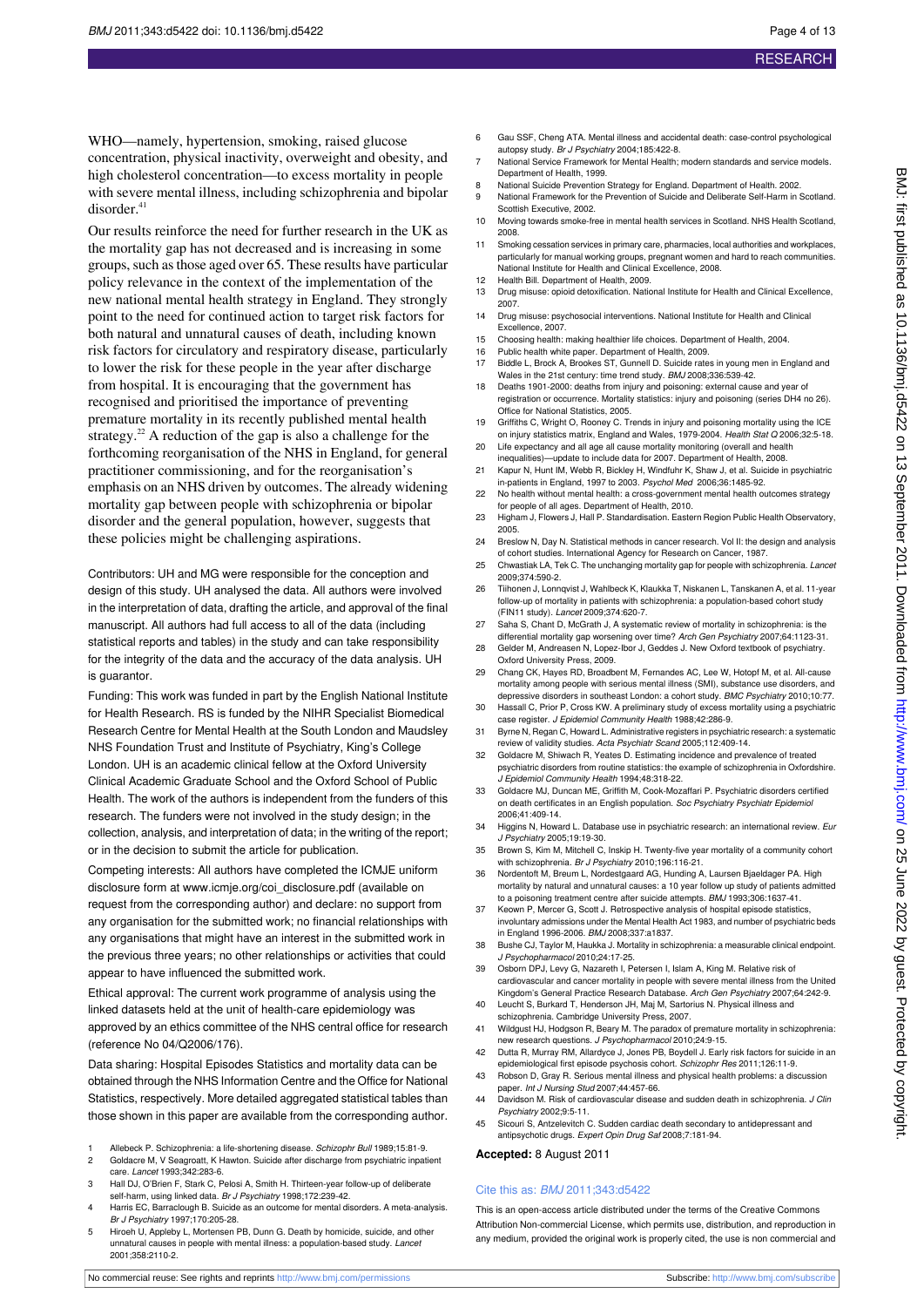#### **What is already known on this topic**

People with schizophrenia or bipolar disorder have higher mortality rates than the general population, both as a result of natural and unnatural causes

Recent evidence suggests that the rate of suicide and death from unnatural causes has been stabilising among people with mental illness in the UK

The English government's recent mental health strategy has stated clearly that "fewer people with mental health problems will die prematurely"

#### **What this study adds**

The mortality gap between people with schizophrenia or bipolar disorder who have been recently discharged from hospital and the general population persisted between 1999 and 2006 in England

For some age groups, such as those aged 65-84, the mortality gap has increased

Most of this excess mortality was the result of deaths from natural causes, especially deaths from circulatory and respiratory diseases

is otherwise in compliance with the license. See: [http://creativecommons.org/licenses/by-](http://creativecommons.org/licenses/by-nc/2.0/) [nc/2.0/](http://creativecommons.org/licenses/by-nc/2.0/) and<http://creativecommons.org/licenses/by-nc/2.0/legalcode>.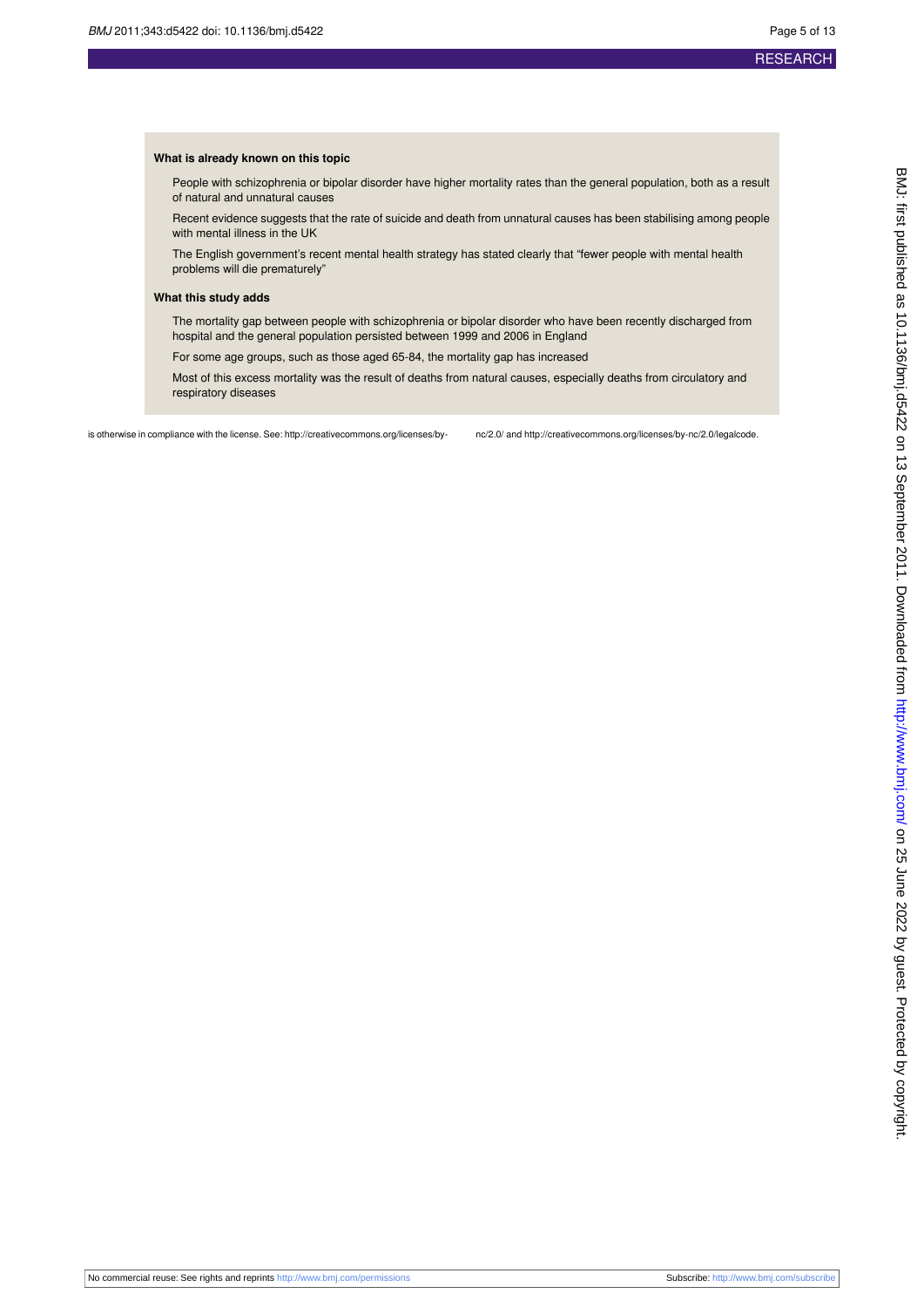# **Tables**

<span id="page-5-0"></span>**Table 1| Characteristics of people discharged with principal diagnosis of bipolar disorder (ICD-10 code F31) in England, 1999-2006**

|                   |                  |                            |          |                           |                 | Deaths within 365 days                     |  |
|-------------------|------------------|----------------------------|----------|---------------------------|-----------------|--------------------------------------------|--|
| Year of discharge | No of discharges | No of people<br>discharged | $%$ male | Median age<br>(men/women) | From all causes | From unnatural causes (% of all<br>deaths) |  |
| 1999              | 12 3 69          | 9312                       | 38       | 42/48                     | 132             | 30(22.7)                                   |  |
| 2000              | 12 285           | 9217                       | 38       | 42/48                     | 132             | 35(26.5)                                   |  |
| 2001              | 12803            | 9384                       | 38       | 43/48                     | 143             | 40 (27.9)                                  |  |
| 2002              | 13 153           | 9612                       | 39       | 43/48                     | 161             | 38 (23.6)                                  |  |
| 2003              | 12757            | 9723                       | 39       | 44/48                     | 175             | 46 (26.3)                                  |  |
| 2004              | 13 2 21          | 10 102                     | 40       | 43/48                     | 158             | 51(32.3)                                   |  |
| 2005              | 12 375           | 9284                       | 39       | 44/48                     | 156             | 43 (27.6)                                  |  |
| 2006              | 11888            | 9086                       | 41       | 44/48                     | 148             | 38 (25.7)                                  |  |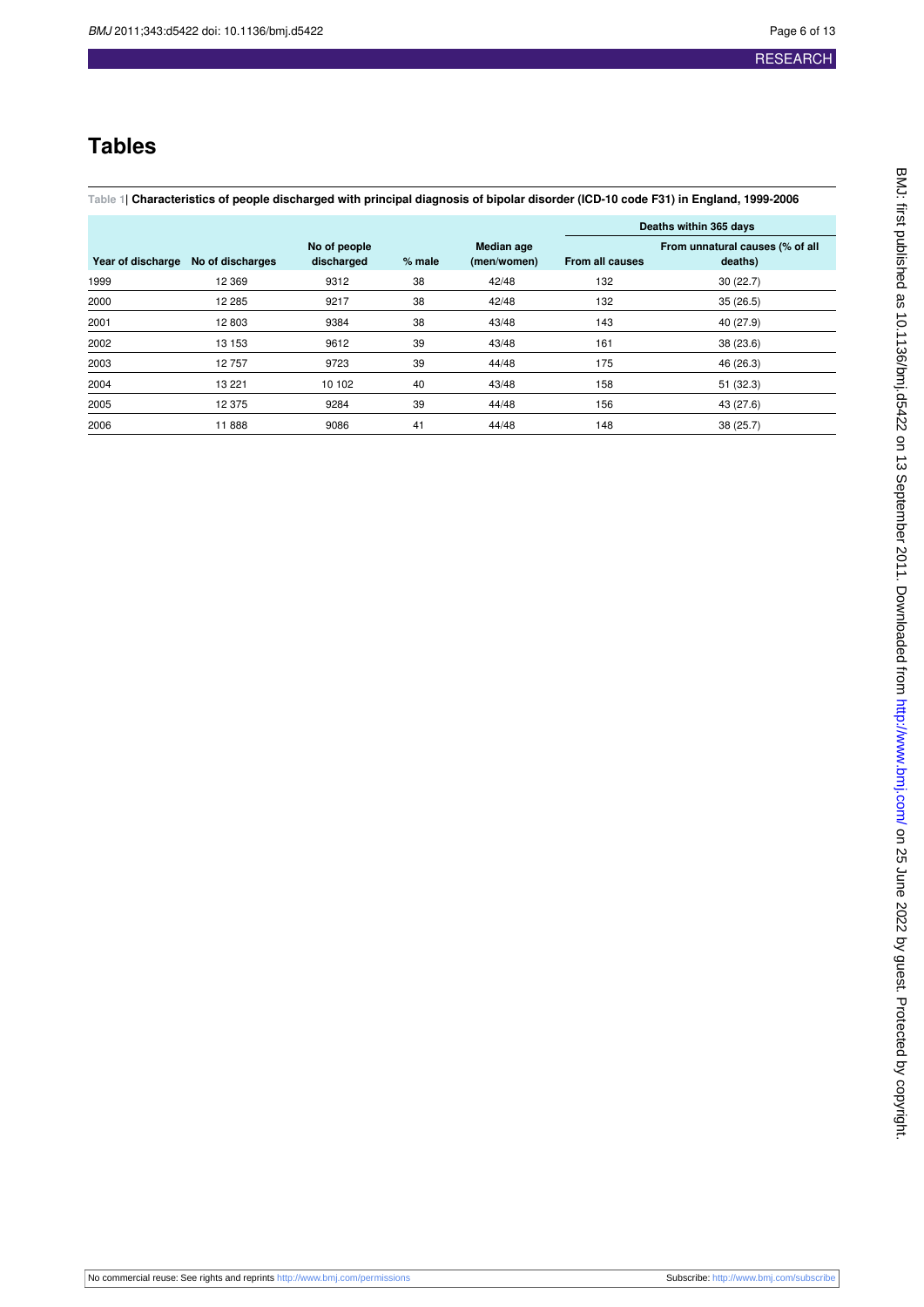## **RESEARCH**

<span id="page-6-0"></span>**Table 2| Characteristics of people discharged with principal diagnosis of schizophrenia (ICD-10, codes F20-29) in England, 1999-2006**

|                   |                  |                            |        |                                    |                        | Deaths within 365 days                     |  |
|-------------------|------------------|----------------------------|--------|------------------------------------|------------------------|--------------------------------------------|--|
| Year of discharge | No of discharges | No of people<br>discharged | % male | <b>Median age</b><br>(male/female) | <b>From all causes</b> | From unnatural causes (% of all<br>deaths) |  |
| 1999              | 35 348           | 27 133                     | 58     | 34/44                              | 416                    | 114 (27.4)                                 |  |
| 2000              | 33 793           | 25 785                     | 58     | 34/44                              | 427                    | 113 (26.5)                                 |  |
| 2001              | 34 478           | 25 870                     | 59     | 35/44                              | 408                    | 111 (27.2)                                 |  |
| 2002              | 34 105           | 25 5 24                    | 60     | 35/44                              | 389                    | 86(22.1)                                   |  |
| 2003              | 33 665           | 25 856                     | 60     | 35/44                              | 459                    | 106(23.1)                                  |  |
| 2004              | 35 540           | 27 4 25                    | 60     | 35/44                              | 429                    | 123 (28.7)                                 |  |
| 2005              | 33 833           | 25 709                     | 60     | 36/44                              | 414                    | 112 (27.1)                                 |  |
| 2006              | 31 4 86          | 24 205                     | 61     | 36/44                              | 376                    | 96 (25.5)                                  |  |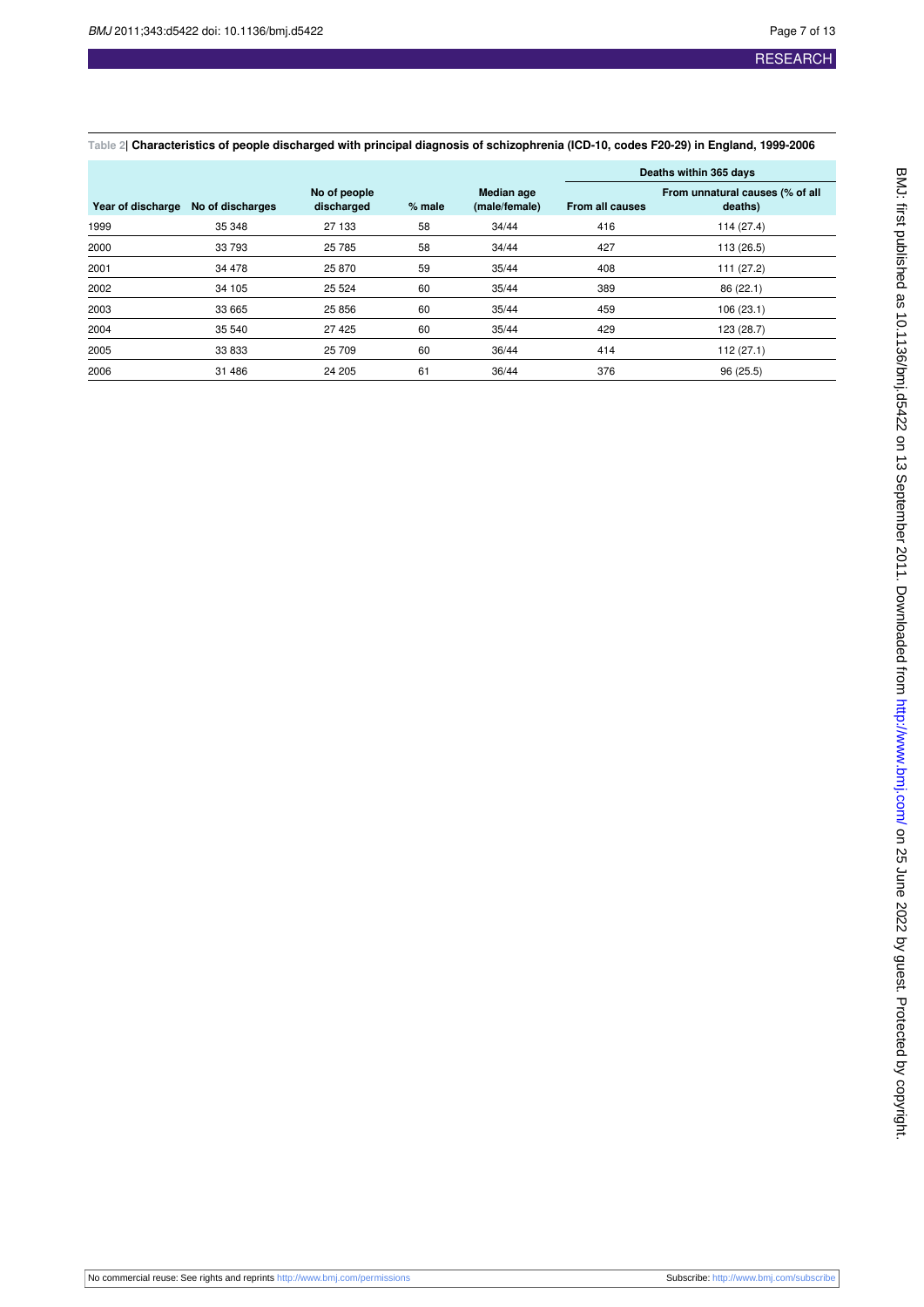<span id="page-7-0"></span>**Table 3| Age and sex standardised all cause mortality ratios in year after hospital discharge between 1999 and 2006 with principal diagnosis of bipolar disorder (ICD-, 10, code F31) by age**

| Year of discharge All ages <45 years 45-64 years 65-84 years |  |  |
|--------------------------------------------------------------|--|--|
| <b>Allace and considered</b>                                 |  |  |

| Men and women |     |     |     |     |
|---------------|-----|-----|-----|-----|
| 1999          | 1.3 | 4.0 | 1.7 | 1.1 |
| 2000          | 1.4 | 3.9 | 2.3 | 1.3 |
| 2001          | 1.5 | 5.2 | 2.2 | 1.3 |
| 2002          | 1.7 | 4.6 | 2.7 | 1.6 |
| 2003          | 1.8 | 5.4 | 2.6 | 1.6 |
| 2004          | 1.8 | 8.0 | 2.7 | 1.4 |
| 2005          | 1.8 | 4.4 | 2.6 | 1.7 |
| 2006          | 1.9 | 3.4 | 2.6 | 1.8 |
| Men           |     |     |     |     |
| 1999          | 1.7 | 5.8 | 1.8 | 1.3 |
| 2000          | 1.8 | 3.7 | 2.1 | 1.6 |
| 2001          | 1.9 | 5.1 | 2.6 | 1.5 |
| 2002          | 2.1 | 6.3 | 2.5 | 1.6 |
| 2003          | 2.1 | 5.1 | 2.9 | 1.6 |
| 2004          | 2.3 | 8.6 | 2.6 | 1.7 |
| 2005          | 2.0 | 4.7 | 2.4 | 1.9 |
| 2006          | 2.3 | 5.1 | 2.3 | 2.0 |
| Women         |     |     |     |     |
| 1999          | 1.4 | 2.3 | 2.0 | 1.2 |
| 2000          | 1.5 | 4.8 | 2.9 | 1.2 |
| 2001          | 1.6 | 5.3 | 2.1 | 1.4 |
| 2002          | 1.8 | 2.8 | 3.2 | 1.8 |
| 2003          | 1.9 | 6.1 | 2.6 | 1.8 |
| 2004          | 1.6 | 7.9 | 3.0 | 1.3 |
| 2005          | 1.9 | 4.4 | 3.0 | 1.7 |
| 2006          | 1.8 | 1.5 | 3.1 | 1.9 |
|               |     |     |     |     |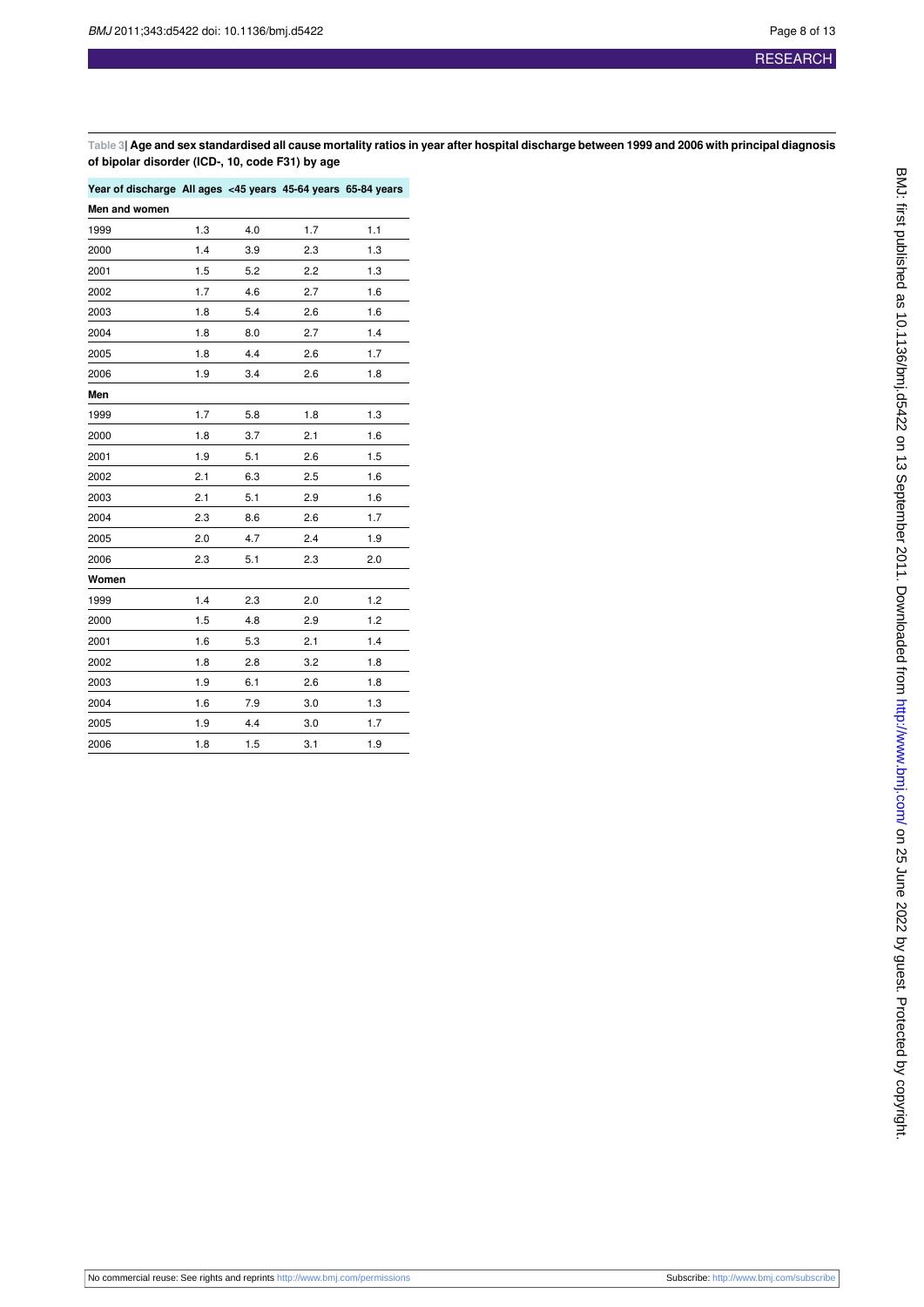RESEARCH

<span id="page-8-0"></span>**Table 4| Age and sex standardised all cause mortality ratios in year after hospital discharge between 1999 and 2006 with principal diagnosis of schizophrenia (ICD-10, codes F20-29) by age**

|      |  | Year of discharge All ages <45 years 45-64 years 65-84 years |  |
|------|--|--------------------------------------------------------------|--|
| $ -$ |  |                                                              |  |

| Men and women |     |      |     |     |
|---------------|-----|------|-----|-----|
| 1999          | 1.6 | 6.9  | 3.4 | 1.3 |
| 2000          | 1.9 | 7.5  | 3.5 | 1.7 |
| 2001          | 1.7 | 6.5  | 3.4 | 1.7 |
| 2002          | 1.8 | 6.2  | 3.3 | 1.6 |
| 2003          | 2.2 | 6.7  | 4.3 | 2.0 |
| 2004          | 2.1 | 7.5  | 3.6 | 1.8 |
| 2005          | 2.3 | 9.1  | 3.5 | 1.9 |
| 2006          | 2.2 | 6.2  | 3.9 | 2.0 |
| Men           |     |      |     |     |
| 1999          | 2.3 | 6.1  | 3.0 | 1.3 |
| 2000          | 2.6 | 6.8  | 3.2 | 1.8 |
| 2001          | 2.5 | 5.8  | 3.4 | 1.6 |
| 2002          | 2.5 | 5.5  | 3.5 | 1.6 |
| 2003          | 2.9 | 6.2  | 4.2 | 2.0 |
| 2004          | 3.0 | 6.48 | 4.1 | 2.0 |
| 2005          | 3.3 | 8.7  | 3.2 | 2.3 |
| 2006          | 3.2 | 6.1  | 4.0 | 2.2 |
| Women         |     |      |     |     |
| 1999          | 1.6 | 7.3  | 4.2 | 1.4 |
| 2000          | 1.9 | 8.2  | 4.2 | 1.8 |
| 2001          | 1.7 | 6.4  | 3.5 | 1.9 |
| 2002          | 1.7 | 6.1  | 3.0 | 1.7 |
| 2003          | 2.0 | 5.8  | 4.4 | 2.1 |
| 2004          | 1.8 | 7.9  | 2.9 | 1.8 |
| 2005          | 1.9 | 6.6  | 3.9 | 1.7 |
| 2006          | 1.8 | 4.1  | 3.6 | 2.1 |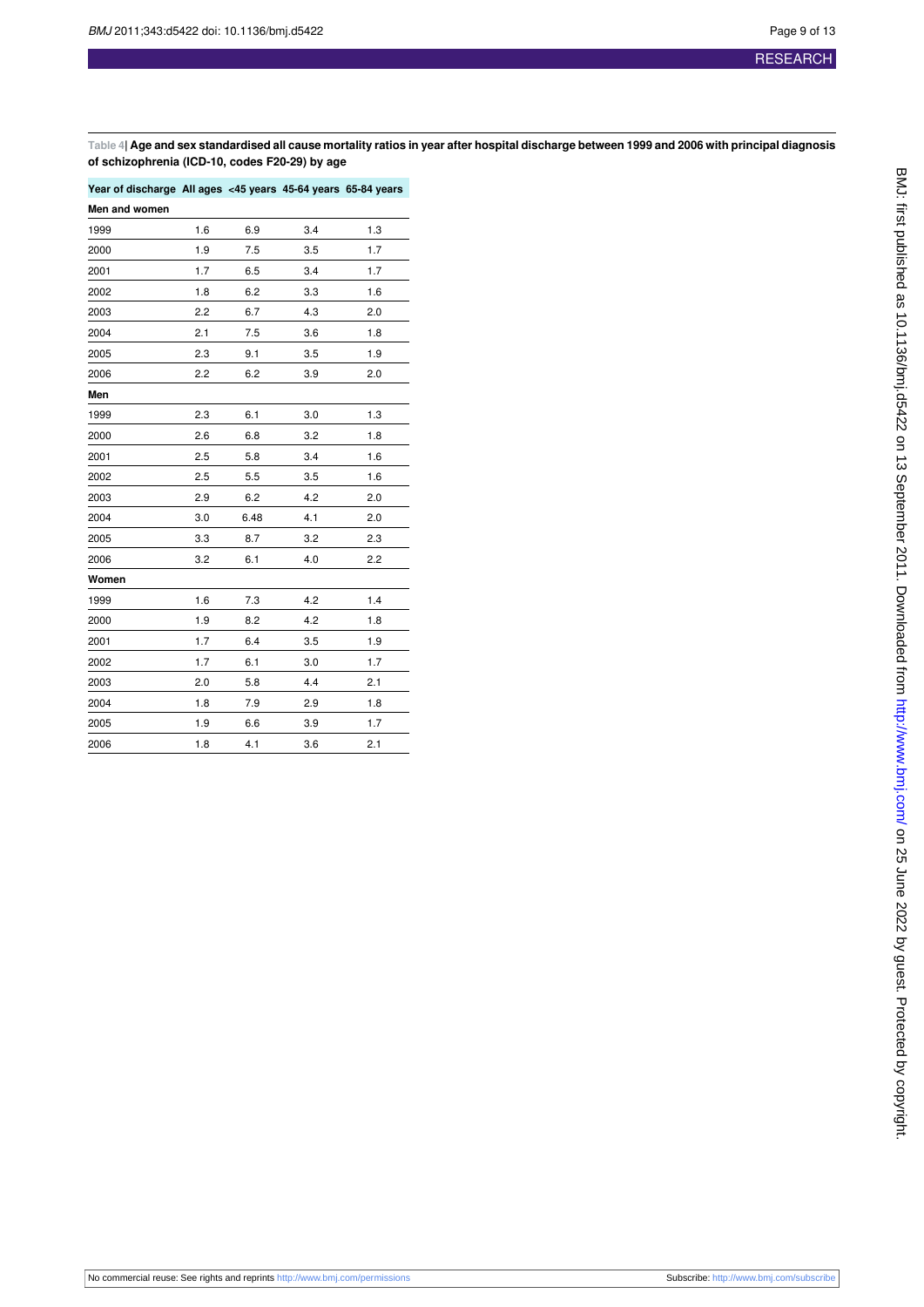<span id="page-9-0"></span>**Table 5| Age and sex standardised mortality ratios for unnatural causes of death in year after hospital discharge between 1999 and 2006 by age and principal diagnosis**

### **Year of discharge All ages <45 years 45-64 years 65-84 years**

| Bipolar disorder (ICD-10, code F31)  |      |      |      |      |  |  |
|--------------------------------------|------|------|------|------|--|--|
| 1999                                 | 9.3  | 10.6 | 10.6 | 6.5  |  |  |
| 2000                                 | 11.0 | 9.4  | 17.6 | 9.5  |  |  |
| 2001                                 | 12.3 | 14.1 | 18.7 | 6.6  |  |  |
| 2002                                 | 11.9 | 11.2 | 21.2 | 4.2  |  |  |
| 2003                                 | 13.9 | 17.2 | 13.0 | 15.1 |  |  |
| 2004                                 | 15.6 | 22.3 | 18.9 | 7.1  |  |  |
| 2005                                 | 14.2 | 11.5 | 27.5 | 7.5  |  |  |
| 2006                                 | 12.6 | 13.8 | 15.4 | 10.5 |  |  |
| Schizophrenia (ICD-10, codes F20-29) |      |      |      |      |  |  |
| 1999                                 | 11.6 | 15.2 | 16.0 | 3.9  |  |  |
| 2000                                 | 12.3 | 16.7 | 12.2 | 8.7  |  |  |
| 2001                                 | 11.6 | 15.0 | 16.6 | 7.3  |  |  |
| 2002                                 | 9.8  | 13.0 | 10.0 | 7.9  |  |  |
| 2003                                 | 11.9 | 14.8 | 15.2 | 9.9  |  |  |
| 2004                                 | 13.6 | 17.9 | 18.1 | 4.8  |  |  |
| 2005                                 | 13.8 | 19.3 | 13.1 | 8.2  |  |  |
| 2006                                 | 11.6 | 15.2 | 14.3 | 6.5  |  |  |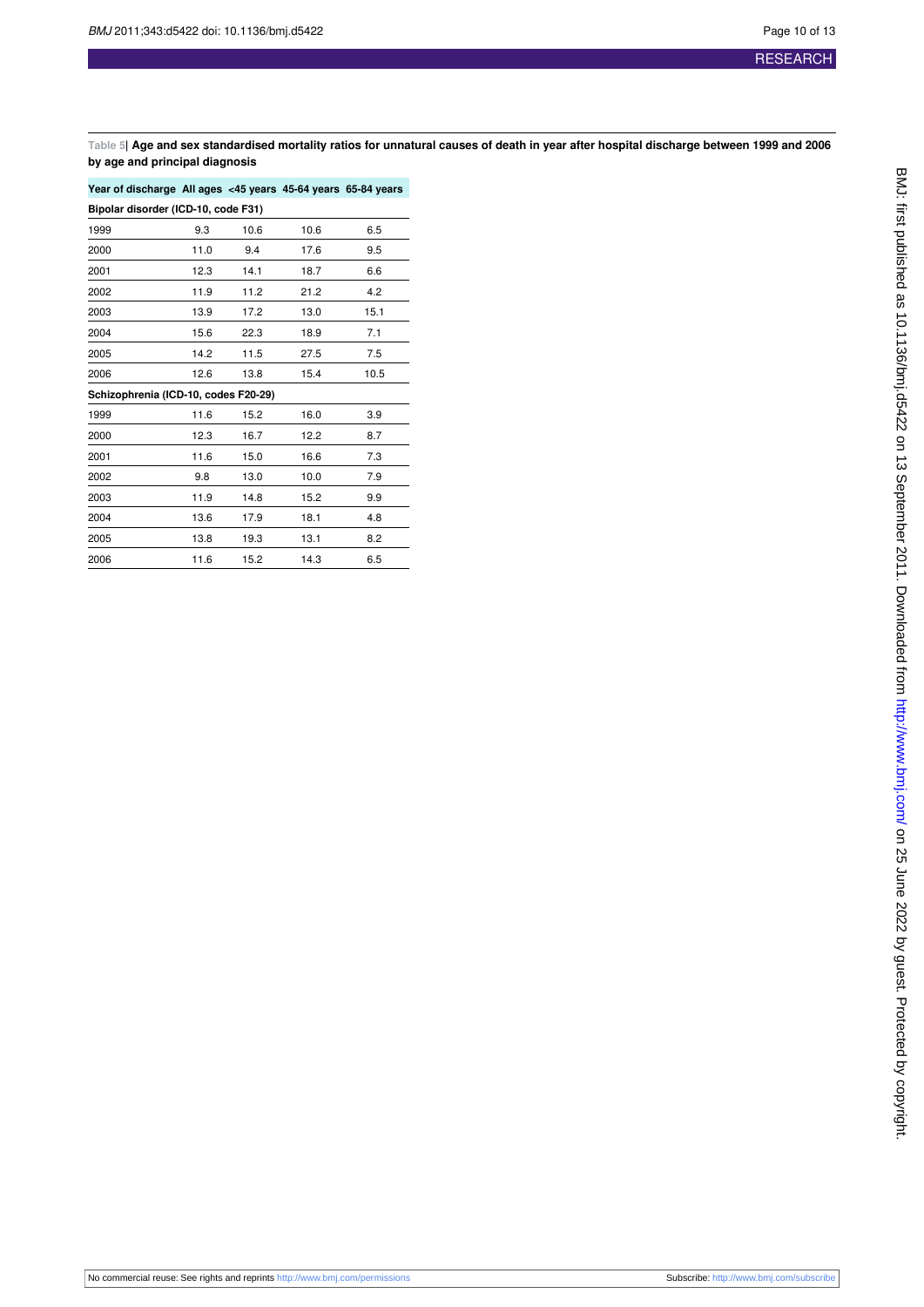<span id="page-10-0"></span>**Table 6| Age and sex standardised mortality ratios for natural causes of death in year after hospital discharge between 1999 and 2006 by age and principal diagnosis**

| Year of discharge All ages <45 years 45-64 years 65-84 years |  |  |
|--------------------------------------------------------------|--|--|
|                                                              |  |  |

| Bipolar disorder (ICD-10, code F31)  |     |     |     |     |  |
|--------------------------------------|-----|-----|-----|-----|--|
| 1999                                 | 1.1 | 1.0 | 1.3 | 1.1 |  |
| 2000                                 | 1.1 | 1.4 | 1.5 | 1.1 |  |
| 2001                                 | 1.1 | 1.3 | 1.3 | 1.2 |  |
| 2002                                 | 1.4 | 2.0 | 1.7 | 1.5 |  |
| 2003                                 | 1.4 | 0.7 | 2.0 | 1.4 |  |
| 2004                                 | 1.2 | 2.3 | 1.8 | 1.3 |  |
| 2005                                 | 1.4 | 1.8 | 1.2 | 1.6 |  |
| 2006                                 | 1.4 | 0.3 | 1.8 | 1.6 |  |
| Schizophrenia (ICD-10, codes F20-29) |     |     |     |     |  |
| 1999                                 | 1.2 | 2.3 | 2.7 | 1.3 |  |
| 2000                                 | 1.5 | 2.6 | 3.0 | 1.6 |  |
| 2001                                 | 1.3 | 2.2 | 2.7 | 1.6 |  |
| 2002                                 | 1.5 | 2.9 | 2.9 | 1.5 |  |
| 2003                                 | 1.8 | 2.9 | 3.7 | 1.8 |  |
| 2004                                 | 1.6 | 2.7 | 2.8 | 1.7 |  |
| 2005                                 | 1.8 | 4.6 | 2.9 | 1.8 |  |
| 2006                                 | 1.7 | 2.7 | 3.2 | 1.8 |  |
|                                      |     |     |     |     |  |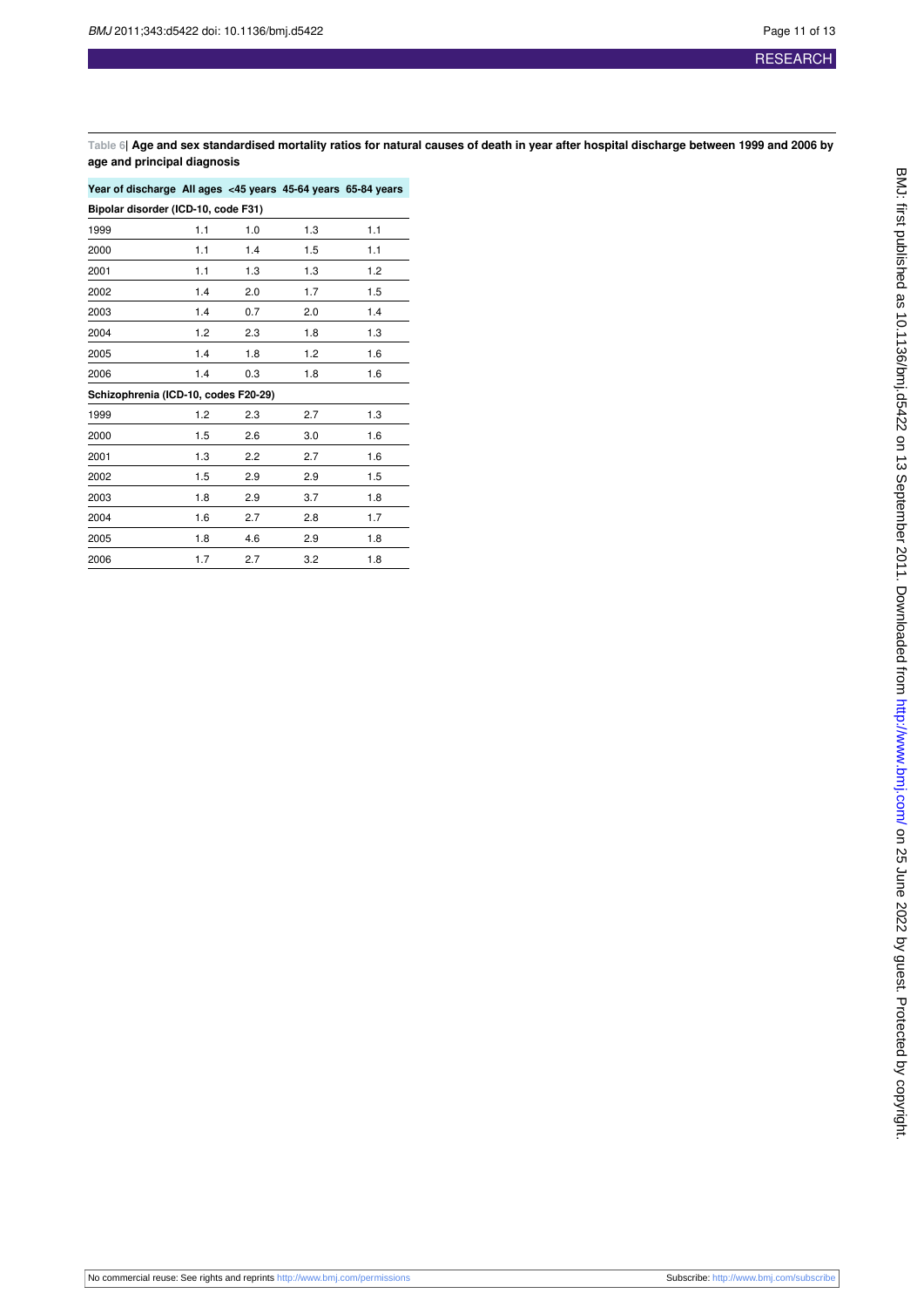<span id="page-11-0"></span>**Table 7| Age and sex standardised mortality ratios for death in year after hospital discharge between 1999 and 2006 by principal psychiatric diagnosis and specific cause of death**

|                                     |                                      |     |     |     | Year of discharge Circulatory disease* Cancer+ Respiratory disease‡ Accidents§ Suicide and undetermined intent¶ |
|-------------------------------------|--------------------------------------|-----|-----|-----|-----------------------------------------------------------------------------------------------------------------|
| Bipolar disorder (ICD-10, code F31) |                                      |     |     |     |                                                                                                                 |
| 1999                                | 1.6                                  | 0.4 | 3.0 | 6.8 | 13.5                                                                                                            |
| 2000                                | 1.4                                  | 0.7 | 2.5 | 5.2 | 21.2                                                                                                            |
| 2001                                | 1.6                                  | 0.5 | 3.7 | 4.7 | 24.8                                                                                                            |
| 2002                                | 1.8                                  | 0.8 | 5.7 | 4.9 | 20.2                                                                                                            |
| 2003                                | 1.8                                  | 0.9 | 5.0 | 4.0 | 27.7                                                                                                            |
| 2004                                | 1.8                                  | 0.5 | 4.9 | 4.8 | 32.1                                                                                                            |
| 2005                                | 2.1                                  | 0.6 | 4.6 | 5.0 | 29.5                                                                                                            |
| 2006                                | 2.5                                  | 0.6 | 5.8 | 6.6 | 19.8                                                                                                            |
|                                     | Schizophrenia (ICD-10, codes F20-29) |     |     |     |                                                                                                                 |
| 1999                                | 1.6                                  | 0.8 | 3.1 | 6.5 | 19.5                                                                                                            |
| 2000                                | 2.0                                  | 1.0 | 3.5 | 7.5 | 19.6                                                                                                            |
| 2001                                | 1.6                                  | 0.9 | 4.0 | 5.8 | 21.8                                                                                                            |
| 2002                                | 1.9                                  | 1.0 | 4.4 | 4.2 | 17.8                                                                                                            |
| 2003                                | 2.5                                  | 1.1 | 5.3 | 5.3 | 23.3                                                                                                            |
| 2004                                | 2.2                                  | 1.1 | 5.6 | 6.8 | 24.7                                                                                                            |
| 2005                                | 2.4                                  | 1.1 | 6.0 | 8.3 | 24.0                                                                                                            |
| 2006                                | 2.5                                  | 1.3 | 4.7 | 6.3 | 20.9                                                                                                            |

\*ICD-10: I00-I99; ICD-9: 390-459.

†ICD-10: C00-D48; ICD-9: 140-239.

‡ICD-10: J00-99; ICD-9: 460-519.

§ICD-10: V01-X59; ICD9: E800-E929.

¶ICD-10: X60-X84, Y10-Y34; ICD-9: E950-E959, E980-E989.